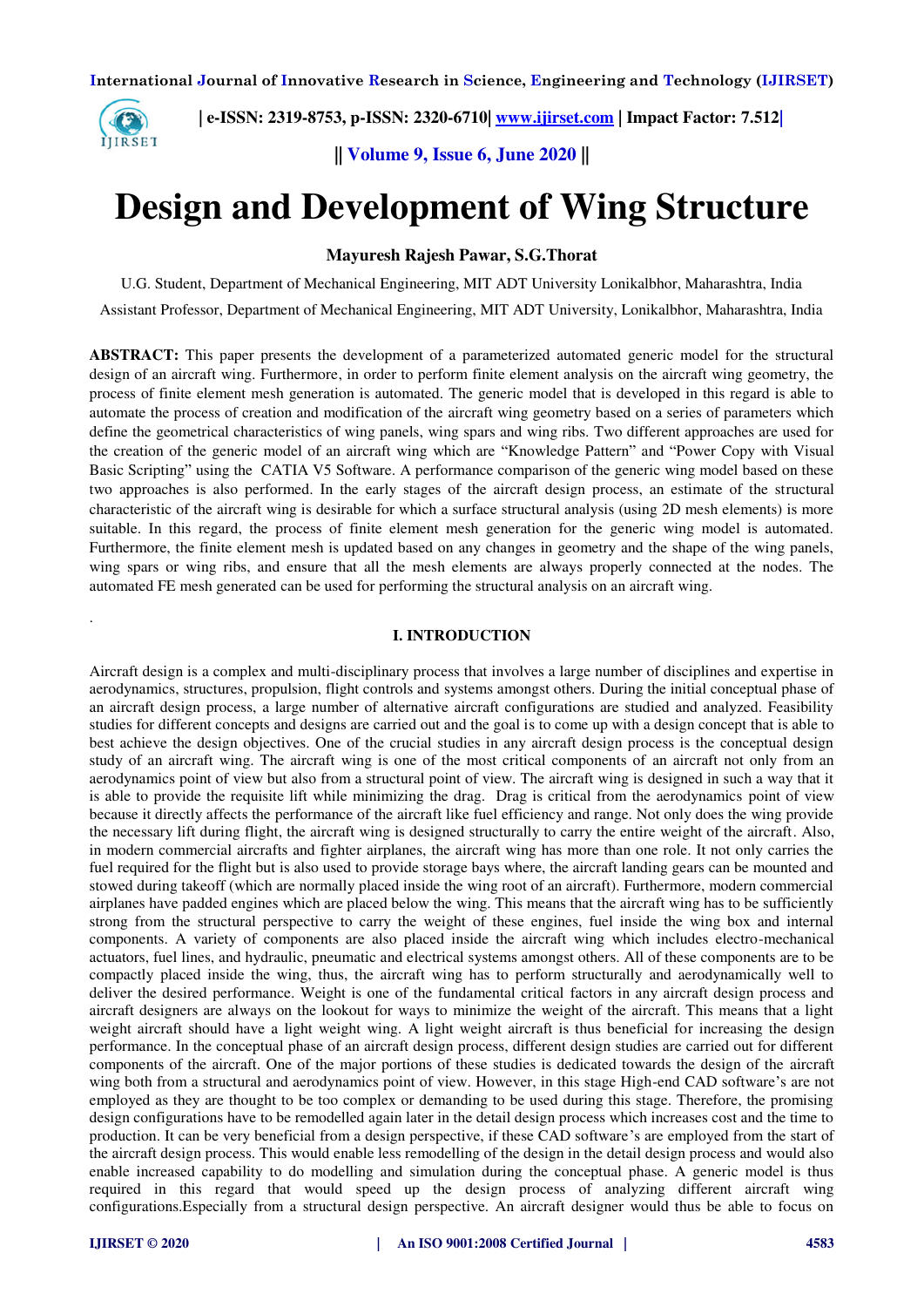

# **| e-ISSN: 2319-8753, p-ISSN: 2320-6710| [www.ijirset.com](http://www.ijirset.com/) | Impact Factor: 7.512|**

## **|| Volume 9, Issue 6, June 2020 ||**

different design criteria's and configurations rather than worrying about CAD geometries. The CAD based generic model can eventually also be used for performing aerodynamic and CFD studies on the aircraft wing as well. Furthermore, this model can also help other engineers from other departments like systems and flight controls to check the feasibility of placing internal components at different positions inside the aircraft wing. However, it is required that the CAD model should be sufficiently robust and reliable to be able to cater for different design configurations and geometries. From the structural perspective, aircraft wing should be designed to provide the necessary strength and stiffness at minimum weight. The generic model should enable different structural configurations to be sized so as to provide the required strength and stiffness. In order to do this, the generic model should enable easy to do finiteelement analysis of the entire aircraft wing configuration



**Figure 1**:AIRCRAFT WING SHAPES

## **II. MODELLING OF WING**

The surface model of the aircraft wing is specifically designed to be used for the finite element analysis of an aircraft wing. The surface model includes only surfaces which represent the wing shape including spars and ribs. The surface model is chosen for the finite element analysis because it is faster to do a finite element analysis on a 2D surface rather than a 3D one. It is also easier to mesh a 2D surface then a 3D one and also it is computationally beneficial. In a conceptual phase, it is also not necessary to carry out a very precise finite element analysis for the aircraft wing. So, a 2D analysis will give sufficient information to be useful in the conceptual phase while saving time and resources compared to a full 3D FE analysis.

## **III. AERFOIL SELECTION**

#### **3.1 AERFOIL GEOMETRY**

An airfoil is a surface designed to obtain a desirable reaction from the air through which it moves.

Chord line: Straight line connecting leading edge and trailing edge.

Thickness: Measured perpendicular to chord line as a % of it.

Camber: Curvature of section – perpendicular distance of section mid-points from chord line as a % of it.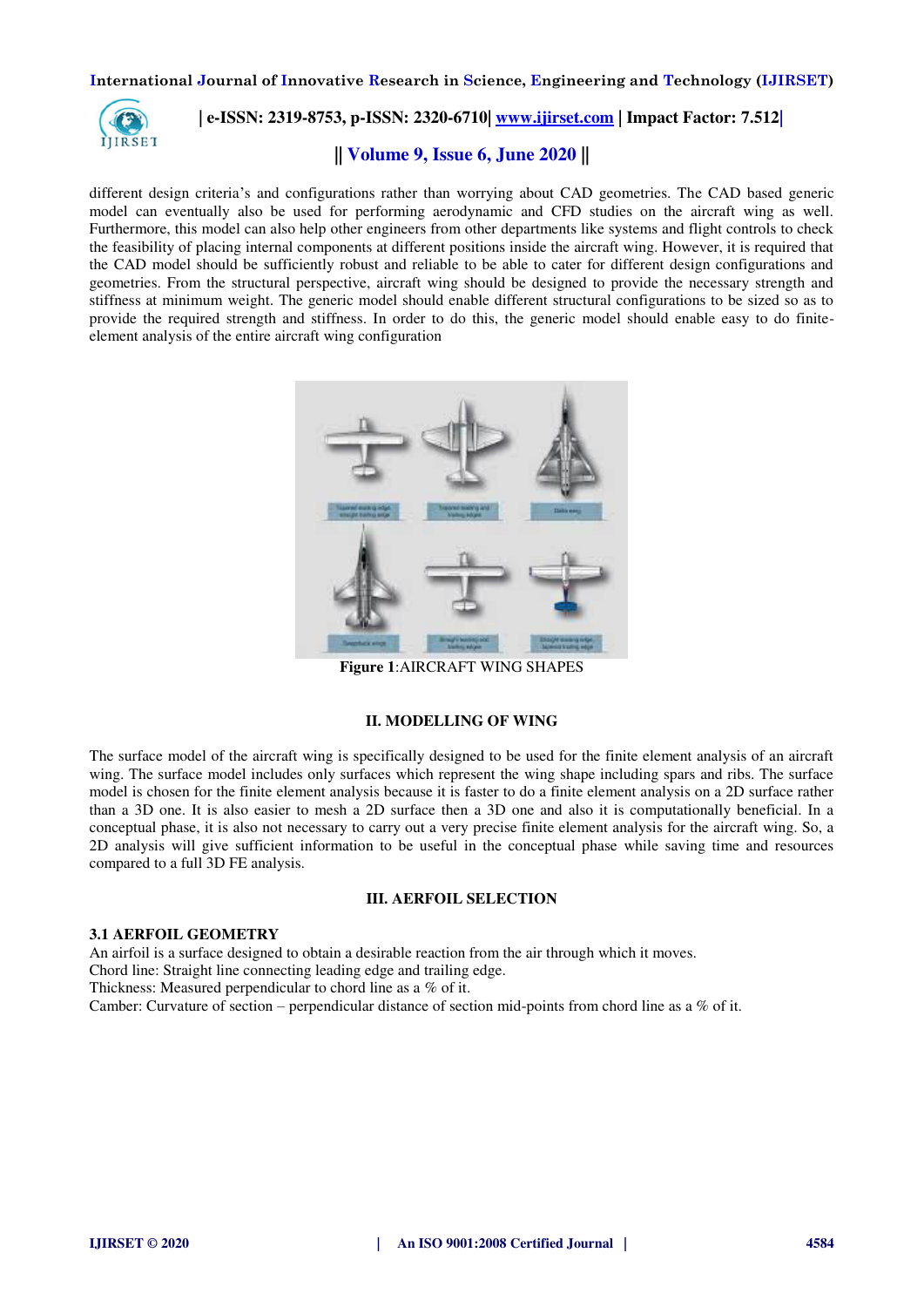

 **| e-ISSN: 2319-8753, p-ISSN: 2320-6710| [www.ijirset.com](http://www.ijirset.com/) | Impact Factor: 7.512|**

**|| Volume 9, Issue 6, June 2020 ||** 

## **3.2ANGLE OF ATTACK**



**Figure 2**: ANGLE OF ATTACK

Angle of attack is the angle between the free stream and the chord line.

Aero foil Selection is based on the factors of Geometry & definitions, design/selection, families/types, design lift coefficient, thickness/chord ratio, lift curve slope, characteristic curves.

The following are airfoil categories:

Early on, airfoil selection was based on trial & error.

- NACA 4 digit was introduced during the 1930's.
- NACA 5-digit is aimed at pushing position of max camber forwards for increased Clmax.
- NACA 6-digit is designed for lower drag by increasing region of laminar flow.

The modern airfoil is mainly based upon need for improved aerodynamic characteristics at speeds just below speed of sound.

**NACA 4 Digit**:

 $-1$ st digit: maximum camber (as % of chord).

– 2nd digit (x10): location of maximum camber (as  $\%$  of chord from leading edge (LE)).

– 3rd & 4th digits: maximum section thickness (as  $\%$  of chord).

- **NACA 5 Digit**:
- 1st digit (x0.15): design lift coefficient.

– 2nd & 3rd digits (x0.5): location of maximum camber (as % of chord from LE).

 $-4$ th & 5th digits: maximum section thickness (as % of chord).

- **NACA 6 Digit**:
	- 1st digit: identifies series type.
	- $-$  2nd digit (x10): location of minimum pressure (as % of chord from

leading edge (LE)).

 – 3rd digit: indicates acceptable range of CL above/below design value for satisfactory low drag performance (as tenths of CL).

 $-4$ th digit (x0.1): design CL.

 $-5$ th & 6th digits: maximum section thickness (%c)

It becomes necessary to use high speed airfoils, i.e., the 6x series, which have been designed to suit high subsonic cruise Mach numbers.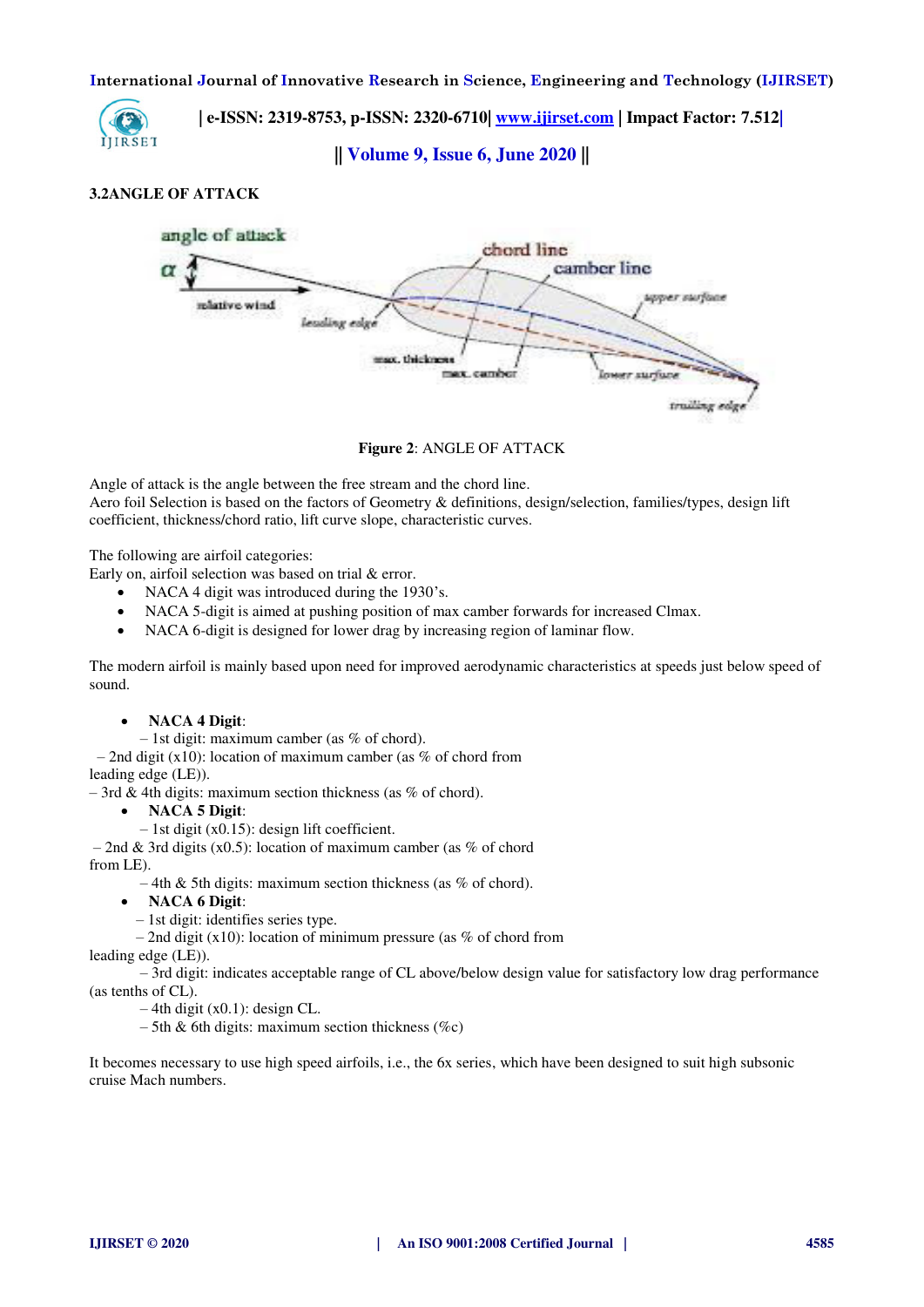

 **| e-ISSN: 2319-8753, p-ISSN: 2320-6710| [www.ijirset.com](http://www.ijirset.com/) | Impact Factor: 7.512|**

# **|| Volume 9, Issue 6, June 2020 ||**

## **IV. WING PARAMETERS**

| <b>DESIGN PARAMETERS</b> | <b>VALUES</b>     |
|--------------------------|-------------------|
| <b>WING LOADING</b>      | 598Kg/m2          |
| <b>WING AREA</b>         | 142m2             |
| <b>ASPECT RATIO</b>      | 9.45              |
| <b>WING SPAN</b>         | $36.63 \text{ m}$ |
| <b>TAPER RATIO</b>       | 0.25              |
| <b>ROOT CHORD</b>        | 6.2 m             |
| <b>TIP CHORD</b>         | $1.55 \text{ m}$  |
| <b>MEAN CHORD</b>        | $4.34 \text{ m}$  |
| <b>DESIGN</b>            | 0.511             |
| <b>SWEEPBACK ANGLE</b>   | 25                |
| <b>DIHEDRAL ANGLE</b>    | 5                 |

## **V. OPTIMIZED MODEL RESULTS**

Optimization is completed and results are taken 6 iterations to complete the thickness and topology optimization. Topology method using Optistruct is shown in above figure, steps are involved is same like free size optimization. Response is given for volume fraction as 0.3% from the total volume and weight compliance as an objective which will reduce the weight of the component by giving innovative shape to wing. Topology optimization problem setup takes 17 iterations to solve and to give innovative design to develop wing ribs in same shape for production.After getting thickness and topology results redesign of model is designed in CATIA V5R19 software and submitted for production and manufacturing of Wing Rib structure.



### **Figure 3. OPTIMIZED MODEL**

### **5.1 STRESS COMPARISON OF TWO MODELS:**

| <b>CONTENTS</b>     | <b>BASE MODEL</b> | <b>OPTIMIZED MODEL</b> |
|---------------------|-------------------|------------------------|
| <b>STRESS</b> (MPa) | 237               | 238                    |
| DISPLACEMENT(mm)    | 1.98              | 2.21                   |
| MASS(kg)            | 28                | 24                     |

The above table shows the comparison of stress, displacements and mass of two models, which is below the yield point value of Aluminum 2024-T3 material Optistruct software was developed to produce an innovative rib design, which resulted in an optimized weight saving over 500kg per aircraft. Wing Rib will sit in aircraft wing structure as shown in below figure

### **VI. CONCLUSION**

The present work illustrates how topology, sizing and shape optimisation tools may be used in the design of aircraft components. The technology has been successfully used in an industrial environment with short industrial time scales